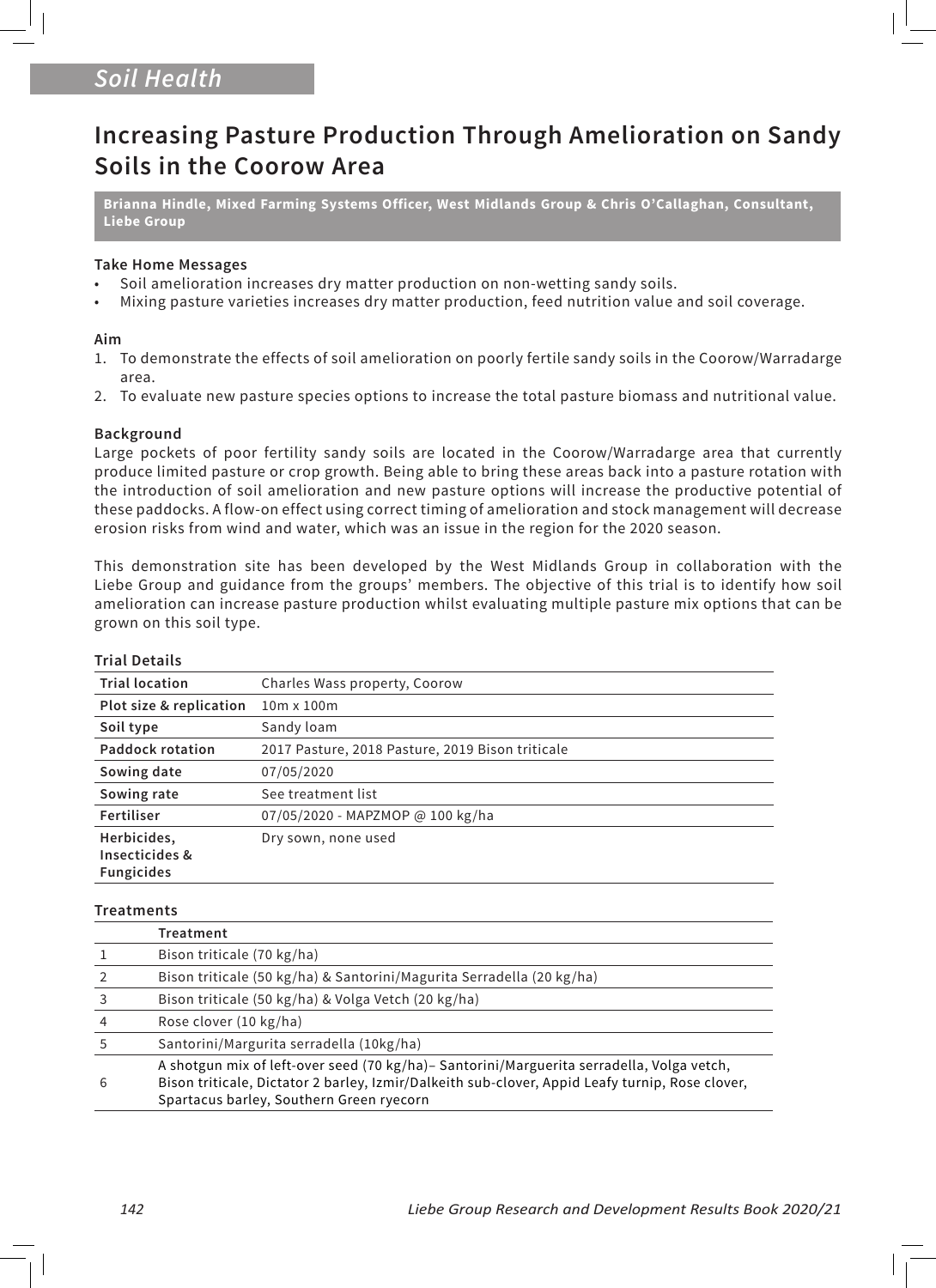# **Soil Composition**

| Table 1: Soil test results for the ameliorated area of the trial site taken pre-seeding. |  |  |  |
|------------------------------------------------------------------------------------------|--|--|--|
|------------------------------------------------------------------------------------------|--|--|--|

| Depth     | Colour      | <b>OC</b><br>(%) | nitrate<br>nitrogen | Col P<br>(mg/kg) | Col K<br>(mg/kg) | S(mg)<br>kg) | ph<br>(CaCl2) | mir%<br>clay % | mir%<br>sand% |
|-----------|-------------|------------------|---------------------|------------------|------------------|--------------|---------------|----------------|---------------|
| $0 - 10$  | <b>GRYW</b> | 0.26             | 6                   | 6                | < 15             | 1.6          | 5.5           | 16.81          | 78.31         |
| $10 - 20$ | GRYW        | 0.36             | 8                   |                  | < 15             | 1.2          | 5.5           | 15.43          | 81.39         |
| $20 - 40$ | <b>YWGR</b> | 0.27             | 5                   | 6                | 17               | 1.0          | 5.2           | 17.50          | 76.41         |
| $40 - 60$ | YW          | 0.08             | 3                   | 3                | < 15             | 1.0          | 4.8           | 9.15           | 85.74         |
| 60-80     | YW          | 0.08             | $\leq$ 1            | $\leq$ 2         | < 15             | 1.0          | 5.5           | 13.34          | 78.65         |
| 80-100    | GRBK        | 0.08             | $\leq$ 1            | $\leq$ 2         | < 15             | $1.1\,$      | 6.0           | 10.12          | 85.82         |

**Table 2:** Soil test results for the unameliorated area of the trial site taken pre-seeding.

| Depth     | Colour      | <b>OC</b><br>(%) | Nitrate<br>nitrogen | Col P<br>(mg/kg) | Col K<br>(mg/kg) | S(mg)<br>kg) | ph<br>(CaCl2) | mir%<br>clay | mir%<br>sand |
|-----------|-------------|------------------|---------------------|------------------|------------------|--------------|---------------|--------------|--------------|
| $0 - 10$  | GRYW        | 0.36             | 8                   |                  | <15              | 1.2          | 5.5           | 15.43        | 81.39        |
| $10 - 20$ | GRYW        | 0.25             | $\mathcal{P}$       | 5                | 15               | 0.8          | 5.6           | 19.24        | 79.76        |
| $20 - 40$ | <b>YWGR</b> | 0.13             |                     | 4                | < 15             | 0.6          | 5.6           | 14.82        | 80.85        |
| $40 - 60$ | YW          | 0.11             | $\leq$ 1            | V                | < 15             | 0.7          | 5.5           | 15.74        | 80.99        |
| 60-80     | YW          | 0.10             | $\leq 1$            | $<$ 2            | < 15             | 0.8          | 5.4           | 14.89        | 78.79        |
| 80-100    | YW          | 0.10             | $\leq 1$            | $\leq$ 2         | < 15             | 1.4          | 5.9           | 10.01        | 86.94        |

**Results**







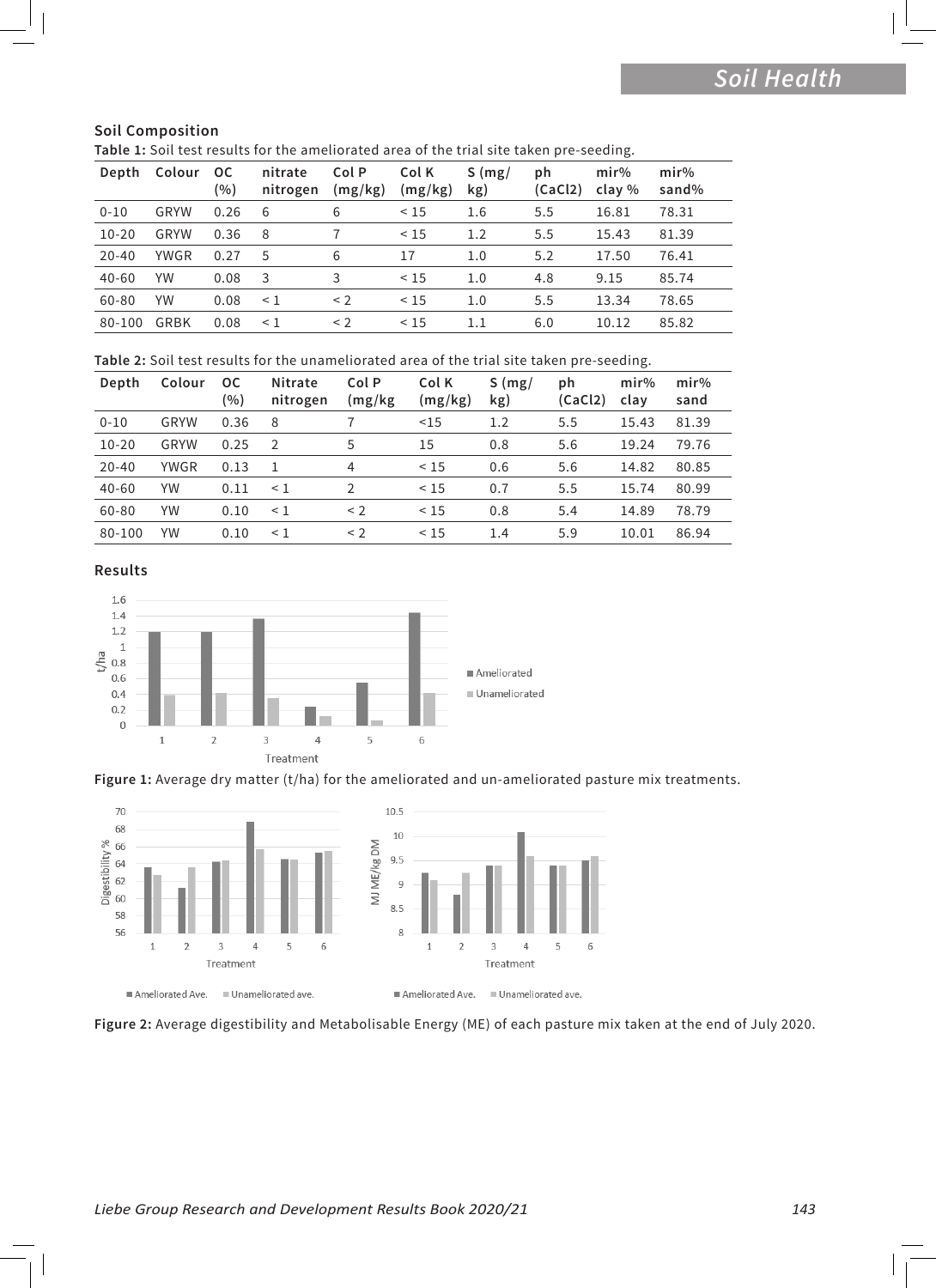# *Soil Health*



**Figure 3:** Average Protein percentage for each pasture mix, sampled at the end of July 2020.

### **Comments**



**Image 1**: A comparison of the ploughed (left) and unploughed (right) plots at Charles Wass's Gen Y trial on the Wass property, 2020.

In June 2019 the site was ameliorated using a Plozza plough by the grower and seeded immediately after to Bison triticale. The choice of ameliorating in winter decreased the risk of erosion that occurs when ameliorating earlier in the season. Pasture varieties and mixes were chosen at the start of the 2020 season and dry-sown on 5<sup>th</sup> May. A large wind event occurred on 24<sup>th</sup> and 25<sup>th</sup> May causing large amounts of wind erosion and furrow fill. By the 26<sup>th</sup> June, all treatments had germinated although patchy in areas. Biomass samples collected throughout the season by WMG in conjunction with Angelo Loi (DPIRD).

Pasture samples for both the ameliorated and un-ameliorated treatments were collected at the end of July, to compare differences in dry matter production between ameliorated and un-ameliorated treatments. It was evident that the amelioration increased plant growth rate for all pasture treatments leading to an increase in the total t/ha of dry matter produced (Figure 1). Treatment 6 produced 1.02 t/ha more dry matter in the ameliorated treatment compared to the un-ameliorated. Treatment 4 only produced 0.12 t/ha of dry matter due to plant size and minimal coverage of the plants (due to slow growth and establishment in winter) (Figure 1). The reduction of soil water repellence and increase in clay content was a factor that increased dry matter production for the ameliorated treatment using the Plozza plough (Table 1).

Visually pasture treatment 6 germinated the quickest whilst also aiding in fast ground cover decreasing the risk of soil erosion. It produced the highest amount of dry matter of 1.44 t/ha (Figure 1). It was noticeable in this treatment that areas where one species of pasture did not grow, this was replaced with another species allowing for increased coverage of the soil and limiting pockets of bare soil, decreasing erosion risk.

Digestibility ranged from 61% up to 69% while Metabolisable Energy (ME) ranged between 8.5 and 10.2 ME and indicates that all pasture mixes were good quality, but this quality declined after reaching the peak growth period in spring (Figure 2). Treatments containing Bison triticale had a lower digestibility in comparison to the pastures containing the legumes or mix of legumes/cereal. This was due to the triticale having reached stem elongation by the time it was sampled. It may be more beneficial in the future to lightly graze the cereal treatments early in the season. A second option would be to grow a forage cereal to increase biomass and decrease the risk of the plant running up when stressed due to climatic factors.

Protein percentage was highest in treatment 4 at 20.5% in ameliorated soil and 19.9% in the un-ameliorated treatment (Figure 3). Treatments 1 and 2 have the lowest protein amounts. The difference between these treatments is the addition of Bison triticale. It outlines the benefits of including a pasture legume in the pasture mix to increase protein percentage. In the future, a lower rate of Bison triticale should be used in pasture mixes due to its competitiveness especially against the slower-growing legumes.